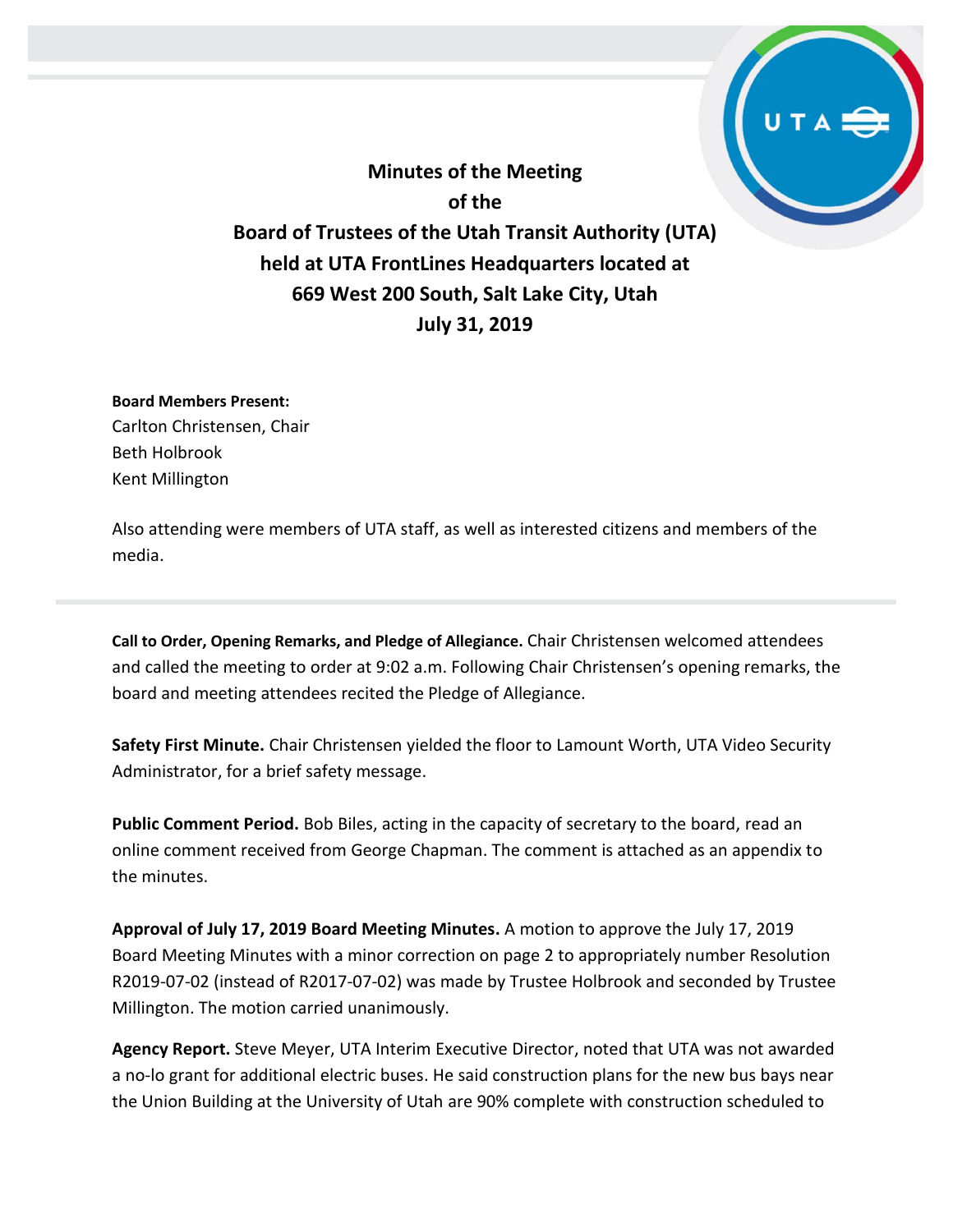commence on August 5. He then spoke about support the agency provides to first responders in emergency situations.

Discussion ensued. Questions on end of line arrangements at the University of Utah and whether first response support is reimbursable were posed by the board and answered by Mr. Meyer.

**Financial Report – June 2019.** Bob Biles, UTA Chief Financial Officer, was joined by Eddy Cumins, UTA Chief Operating Officer. Mr. Biles reviewed the June 2019 Financial Report, which included the financial dashboard, sales tax collections, expense variance by mode, and expense variance by type. Discussion ensued. Questions on ridership trends, parts inventory, and parts failures were posed by the board and answered by staff.

Chair Christensen noted the next five resolutions on the agenda were discussed in previous open meetings, including meetings of the Advisory Council, as appropriate.

## **R2019-07-03 Resolution Adopting Board Policy 4.1 – Fares.**

A motion to approve R2019-07-03 was made by Trustee Millington and seconded by Trustee Holbrook. The motion carried unanimously with aye votes from Trustee Millington, Trustee Holbrook, and Chair Christensen.

**R2019-07-04 Resolution Approving the Midvalley Connector Bus Rapid Transit Project Locally Preferred Alternative.** Chair Christensen noted that the resolution identifies the route but not the capital funding associated with the project.

A motion to approve R2019-07-04 was made by Trustee Millington and seconded by Trustee Holbrook. The motion carried unanimously with aye votes from Trustee Millington, Trustee Holbrook, and Chair Christensen.

## **R2019-07-05 Resolution Approving a Second Amendment of the Authority's 2019 Budget (Capital Projects).**

A motion to approve R2019-07-05 was made by Trustee Millington and seconded by Trustee Holbrook. The motion carried unanimously with aye votes from Trustee Millington, Trustee Holbrook, and Chair Christensen.

**R2019-07-06 Resolution Approving a Third Amendment of the Authority's 2019 Budget (Operations Reallocation).**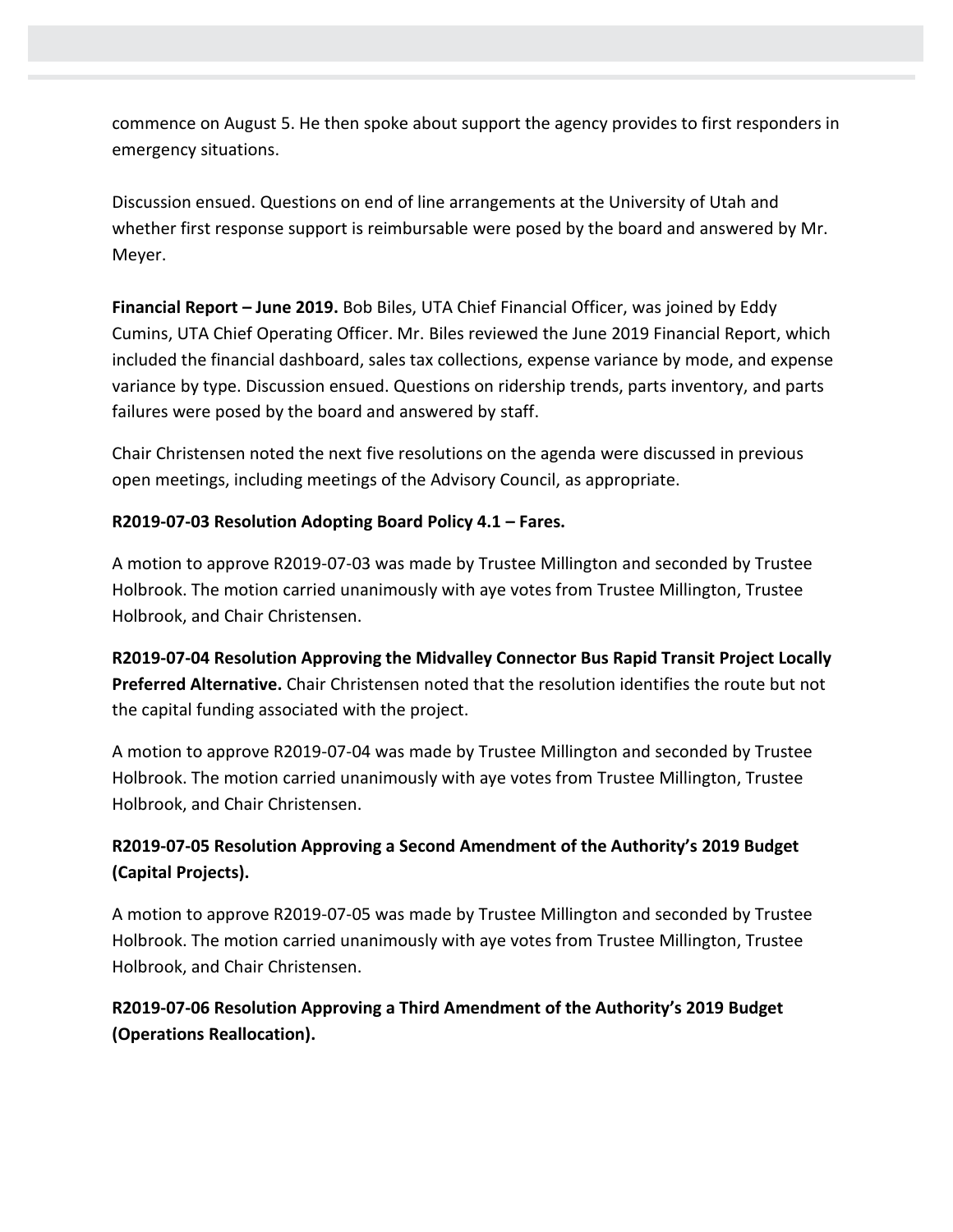A motion to approve R2019-07-06 was made by Trustee Holbrook and seconded by Trustee Millington. The motion carried unanimously with aye votes from Trustee Holbrook, Trustee Millington, and Chair Christensen.

## **R2019-07-07 Resolution Revising the Authority's GRAMA Fee Schedule.**

A motion to approve R2019-07-07 was made by Trustee Millington and seconded by Trustee Holbrook. The motion carried unanimously with aye votes from Trustee Millington, Trustee Holbrook, and Chair Christensen.

## **R2019-07-08 Resolution Approving the August 2019 Change Day Title VI Equity Analysis.**

Andrew Gray, UTA Civil Rights Compliance Officer for Title VI & Disadvantaged Business Enterprises, delivered a presentation on the Title VI analysis performed in advance of the August 2019 change day. He noted the analysis did not identify any disparate impacts on or disproportionate burdens to minority populations. Discussion ensued. Questions on minority percentages, outreach with populations affected by route changes, and efforts to obtain public feedback on route changes were posed by the board and answered by staff.

A motion to approve R2019-07-08 was made by Trustee Millington and seconded by Trustee Holbrook. The motion carried unanimously with aye votes from Trustee Millington, Trustee Holbrook, and Chair Christensen.

**R2019-07-09 Resolution Authorizing Establishment of an Employer-Paid Defined Contribution 401a Retirement Plan.** Kim Ulibarri, UTA Chief People Officer, highlighted key considerations in establishing the 401a retirement option. Specifically:

- The UTA Advisory Council established a defined contribution plan as an alternative retirement option for the UTA Board of Trustees.
- This benefit option, if selected by the employee, is an alternative to the defined benefit pension plan. Participants cannot be enrolled in both plans.
- The Advisory Council established the plan with a 15.5% employer contribution rate after reviewing similar plans from other public agencies with average contribution rates ranging from 14.2% to 15.9%.
- The UTA Board of Trustees has extended the optional benefit to the executive positions within UTA to attract candidates to these positions that are generally more susceptible to at-will provisions of employment.

Discussion ensued. Questions clarifying the difference between a defined benefit and defined contribution plan and the possibility for vested employees who advance to the executive level to switch from a defined benefit to a defined contribution plan were posed by the board and answered by Ms. Ulibarri.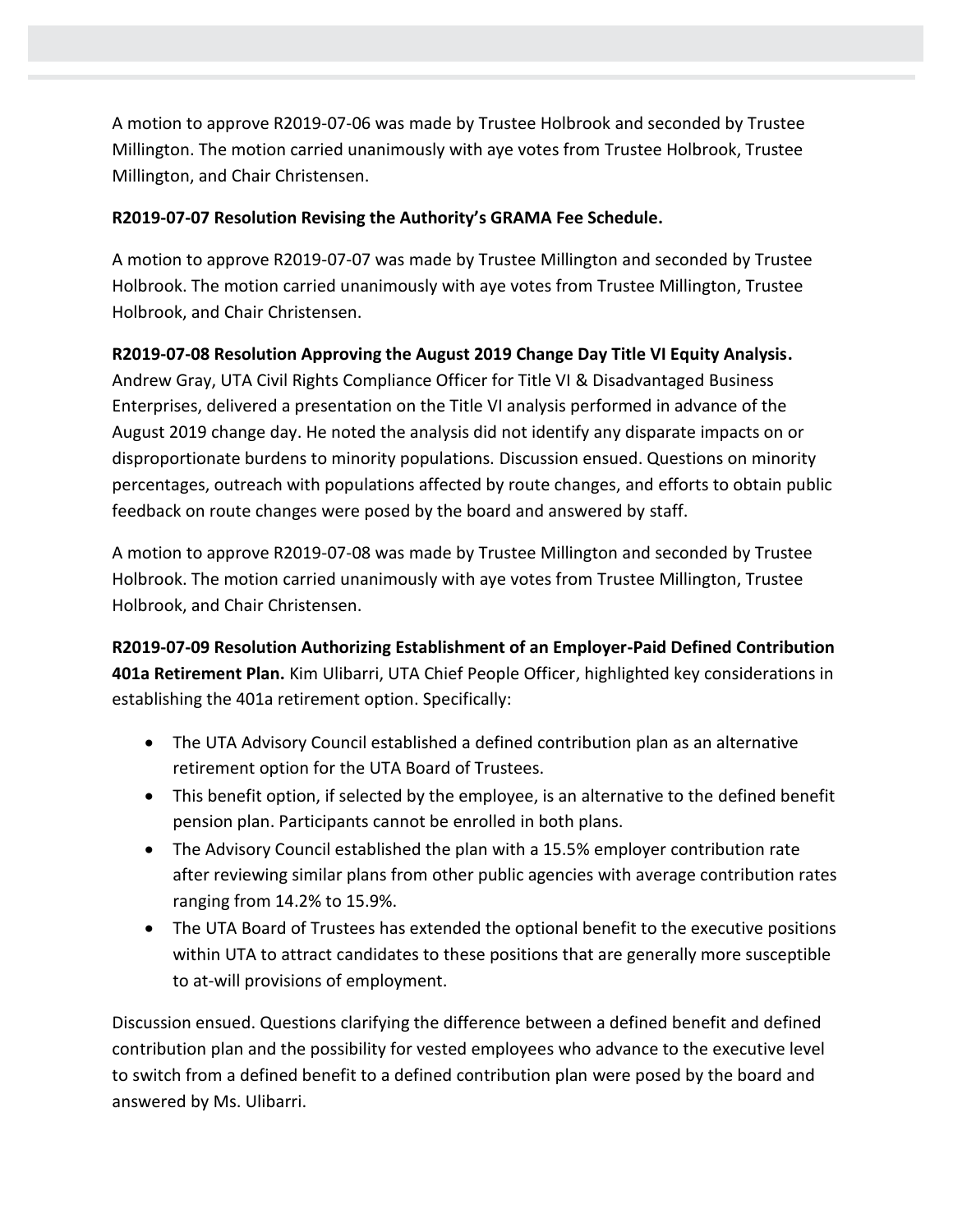A motion to approve R2019-07-09 was made by Trustee Holbrook and seconded by Trustee Millington. The motion carried unanimously with aye votes from Trustee Holbrook, Trustee Millington, and Chair Christensen.

**R2019-07-10 Resolution Approving the Execution of an Interlocal Agreement with the Utah Department of Transportation for Transfer of Tax Revenues to UTA.** Mr. Biles explained the legislative history associated with the tax revenues referenced in the resolution.

A motion to approve R2019-07-10 was made by Trustee Millington and seconded by Trustee Holbrook. The motion carried unanimously with aye votes from Trustee Millington, Trustee Holbrook, and Chair Christensen.

**R2019-07-11 Resolution Authorizing Execution of Lease-Purchase Agreements for Transit Vehicles.** Mr. Biles summarized the resolution, which authorizes the lease-purchase of vanpool, paratransit, and bus vehicles. Discussion ensued. A question on interest rates was posed by the board and answered by Mr. Biles.

A motion to approve R2019-07-11 was made by Trustee Holbrook and seconded by Trustee Millington. The motion carried unanimously with aye votes from Trustee Holbrook, Trustee Millington, and Chair Christensen.

### **Contracts, Disbursements, and Grants.**

**Contract: Ogden-Weber BRT Design (Jacobs Engineering).** Mary DeLoretto, UTA Acting Chief Service Development Officer, described the contract, which is for the final design of the Ogden-Weber bus rapid transit (BRT) project. Discussion ensued. Questions on local funding and subcontracts included in the contract were posed by the board and answered by Ms. DeLoretto.

A motion to approve the contract was made by Trustee Holbrook and seconded by Trustee Millington. The motion carried unanimously with aye votes from Trustee Holbrook, Trustee Millington, and Chair Christensen.

**Change Order: TIGER Phase 2 Amendment 9 – GREENbike Expansion (Granite).** Ms. DeLoretto was joined by Heather Bening, UTA Project Manager II. Ms. DeLoretto explained the change order, which is for the construction of seven new GREENbike bike share stations in Salt Lake City and South Salt Lake. The project is part of the Transportation Investment Generating Economic Recovery (TIGER) program of projects. It was noted that no UTA funds were included in the local match for this project. Discussion ensued. Questions on the contract total and timeline for implementation were posed by the board and answered by staff.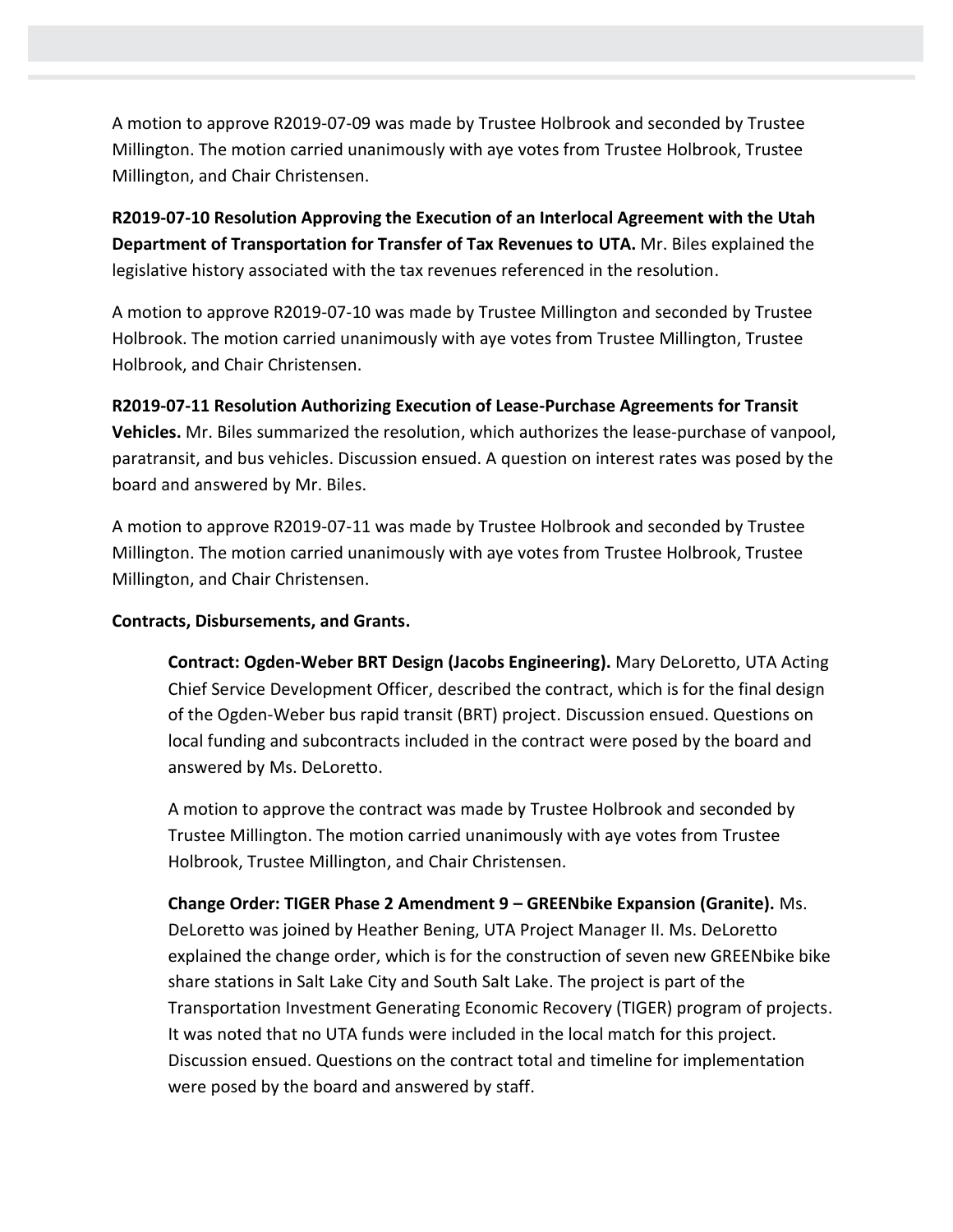A motion to approve the change order was made by Trustee Millington and seconded by Trustee Holbrook. The motion carried unanimously with aye votes from Trustee Millington, Trustee Holbrook, and Chair Christensen.

**Revenue Contract: Educational Pass Agreement (Weber State University).** Monica Morton, UTA Fares Director, described the three-year education pass agreement with Weber State University, which will provide 20,000 authorized users with a premium transit pass. Discussion ensued. A question on equity with pass programs with other higher education institutions was posed by the board and answered by Ms. Morton.

A motion to approve the revenue contract was made by Trustee Holbrook and seconded by Trustee Millington. The motion carried unanimously with aye votes from Trustee Holbrook, Trustee Millington, and Chair Christensen.

**Disbursement: Light Rail Parts Inventory (Siemens).** Mr. Biles explained the purpose of the disbursement, which is for payment on invoices generated as part of UTA's supply chain forecasted inventory strategy for light rail parts. Discussion ensued. A question on the possibility of devising parameters for authorizing these types of expenses was posed by the board and answered by Mr. Biles.

A motion to approve the disbursement was made by Trustee Millington and seconded by Trustee Holbrook. The motion carried unanimously with aye votes from Trustee Millington, Trustee Holbrook, and Chair Christensen.

**Grant: Federal Transit Administration FY2019 Integrated Mobility Innovation (IMI) Development Grant.** Mr. Meyer indicated the purpose of the grant would be to deploy a Phase 2 autonomous shuttle pilot project. The project objectives include fully integrating the shuttle service with the UTA transit network and testing a nooperator/host shuttle.

#### **Discussion Items.**

**2020 Budget Transit Financial Plan, Budget Assumptions, and Targets.** Mr. Biles was joined by Mr. Cumins. Mr. Biles delivered a presentation on the July 2019 Transit Financial Plan (TFP). He compared changes between the January 2019 TFP and the July 2019 TFP and budget targets between 2019 and 2020. Discussion ensued. Questions on the budgetary pinch point projected for 2021, 5% sales tax growth assumption, composition of state of good repair expenses, inclusion of expenses for express bus on the Mountain View corridor, early debt retirement, bonding, assumptions for 2020 budget, the ability to test "what-if" scenarios in the TFP, and administration costs were posed by the board and answered by staff.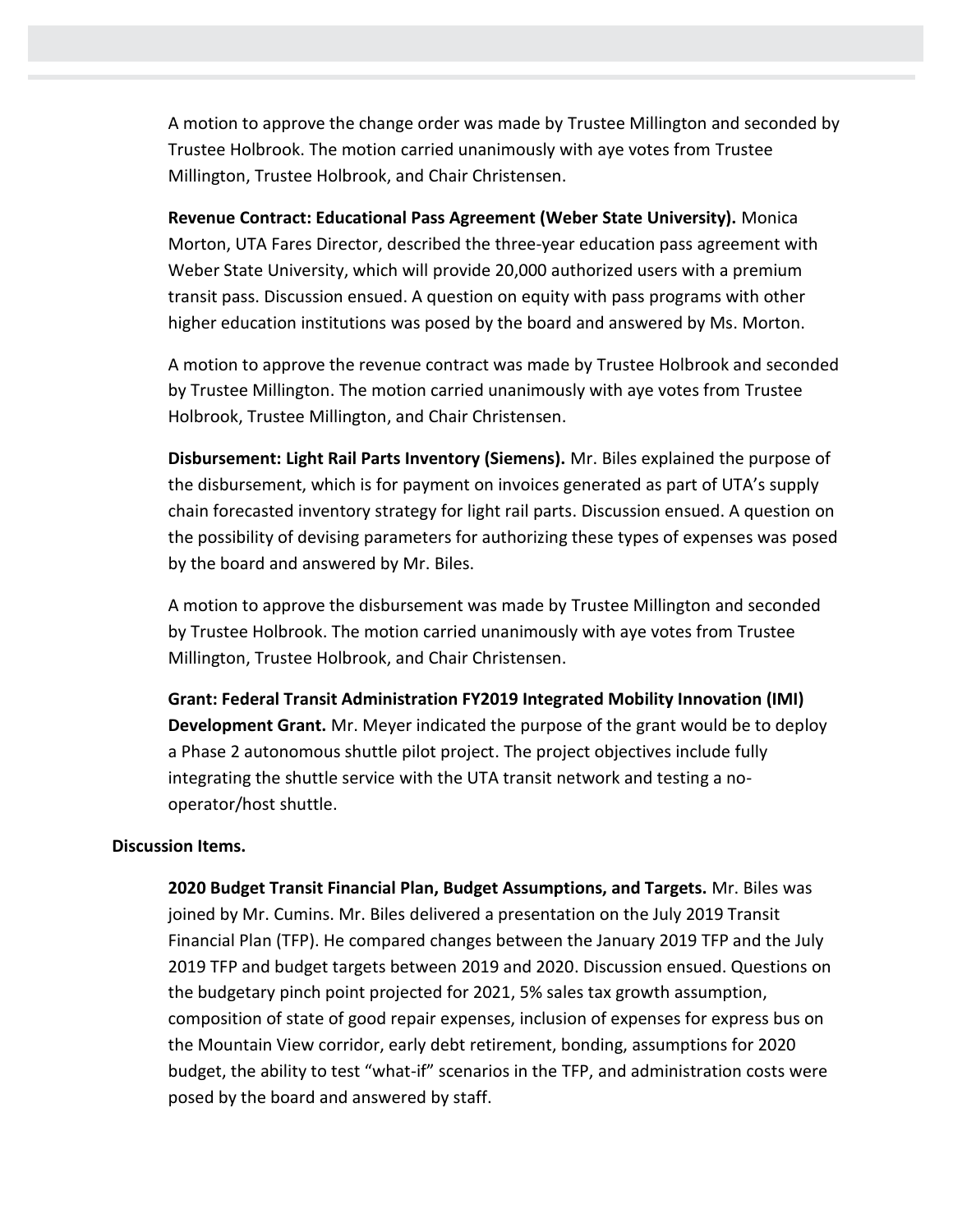Chair Christensen called for a brief recess at 10:44 a.m.

The meeting resumed at 10:51 a.m.

**UTA Open Data Portal.** Jonathan Yip, UTA Senior Manager of Operations Analysis & Solutions, was joined by Nichol Bourdeaux, UTA Chief Communication & Marketing Officer, and Sumerset Ellis, UTA GIS-Asset Administrator. Mr. Yip spoke about the purpose of, information available through, and possible uses of the UTA Open Data Portal. The portal will be launched sometime in the fall of 2019. Discussion ensued. Questions on current accessibility to and services included in the portal were posed by the board and answered by staff. Chair Christensen recommended making the portal accessible from the UTA website home page, educating local technical advisory groups, and working with the metropolitan planning organizations to provide layered access to the data. Trustee Millington suggested improved branding for the portal. Trustee Holbrook suggested targeting the Utah League of Cities & Towns annual meeting for a launch date.

**GREENbike Program.** Ms. DeLoretto was joined by Ben Bolte, GREENbike Founder & Director. Mr. Bolte provided information on GREENbike's background, its history with UTA, its future plans, and benefits GREENbike provides to UTA. Ms. DeLoretto then spoke about the transit benefits of UTA's partnership with, and the agency's commitment to GREENbike. Discussion ensued. Questions on GREENbike expansion into other communities, consideration of high-density areas as a potential market, and location of current maintenance facilities were posed by the board and answered by Mr. Bolte and Ms. DeLoretto.

#### **Other Business.**

**Next Meeting.** The next meeting of the board will be on Wednesday, August 7, 2019 at 9:00 a.m.

**Closed Session.** Chair Christensen stated there were matters to be discussed in closed session related to collective bargaining. A motion for a closed session was made by Trustee Millington and seconded by Trustee Holbrook. The motion carried unanimously and the board moved into closed session at 11:27 a.m.

**Open Session.** A motion to return to open session was made by Trustee Holbrook and seconded by Trustee Millington. The motion carried unanimously and the board returned to open session at 12:15 p.m.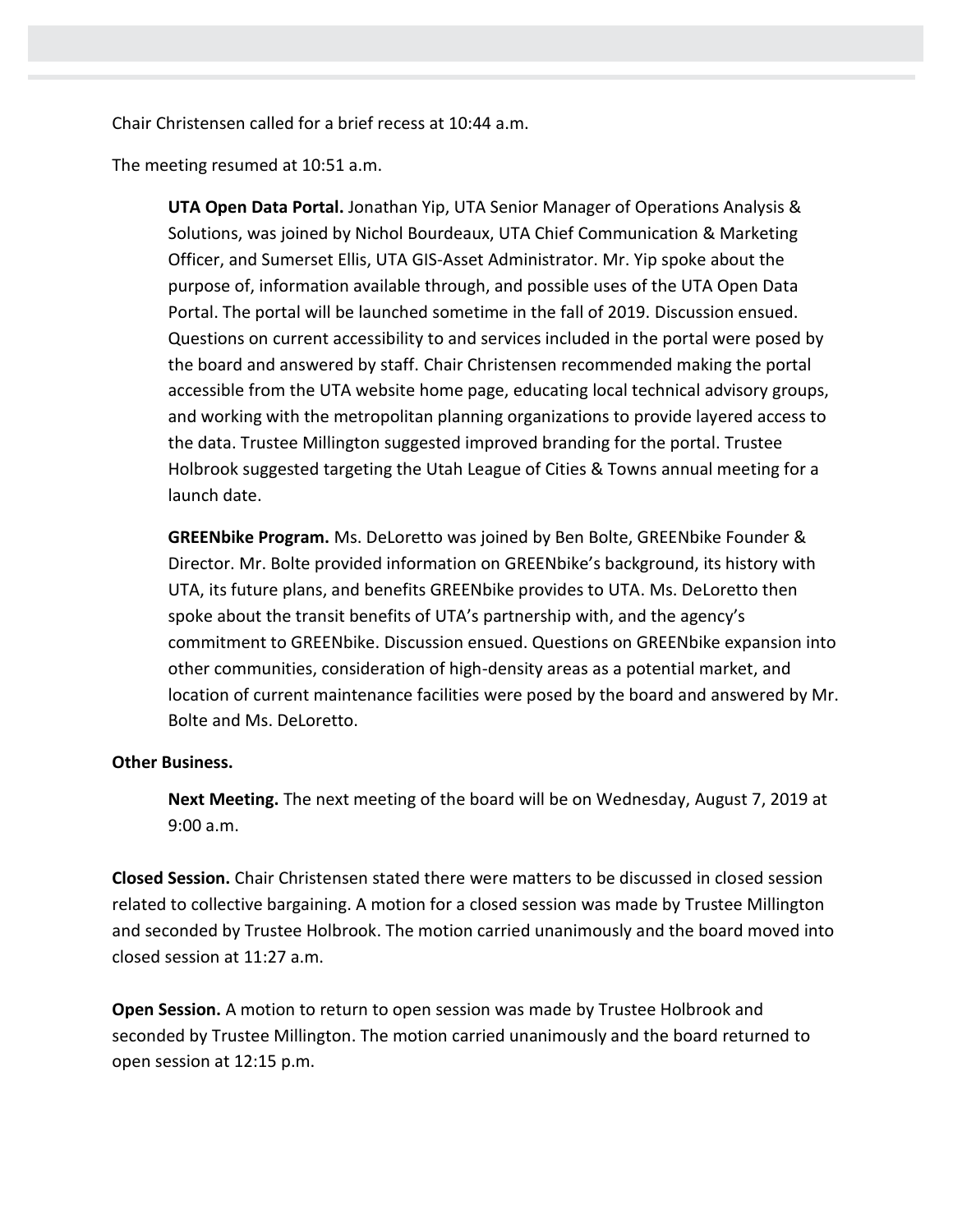**Adjournment.** The meeting was adjourned at 12:16 p.m. by motion.

Transcribed by Cathie Griffiths Executive Assistant to the Board Chair Utah Transit Authority [cgriffiths@rideuta.com](mailto:cgriffiths@rideuta.com) 801.237.1945

*This document is not intended to serve as a full transcript as additional discussion may have taken place; please refer to the meeting materials, audio, or video located at <https://www.utah.gov/pmn/sitemap/notice/549031.html> for entire content.*

*This document along with the digital recording constitute the official minutes of this meeting.*